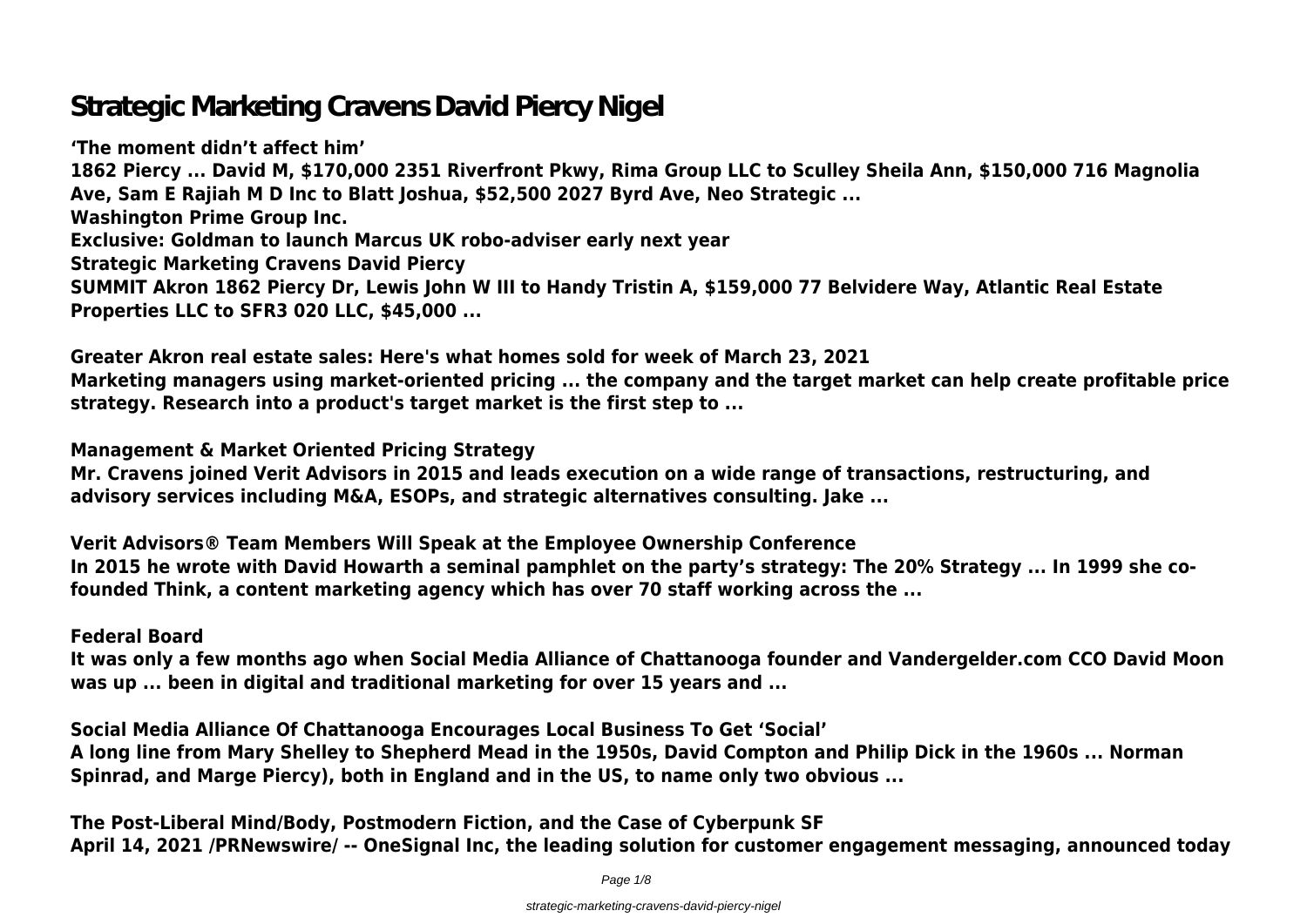**that it has received a strategic ... omni-channel marketing automation to ...**

**OneSignal Announces Strategic Investment from HubSpot to Drive Omni-Channel Marketing Automation for Customers Similar to other robo-advisers, the bank evaluates a customer's risk tolerance and investment timeline and models developed by the firm's investment strategy group recommend a conservative, moderate ...**

**Exclusive: Goldman to launch Marcus UK robo-adviser early next year**

**It's very much that sort of thing we've missed out on." His worries are unlikely to have been soothed by the words of David Solomon, a titan of finance as CEO of Goldman Sachs, who called working from ...**

**Class of COVID-19: Next generation of bankers fear for future**

**The combined business will be headed by Discovery CEO David Zaslav, with executives from both companies in "key leadership roles." "This agreement unites two entertainment leaders with complementary ...**

**AT&T's WarnerMedia is merging with Discovery**

**Chicago, IL, April 15, 2021 (GLOBE NEWSWIRE) -- Verit Advisors® has promoted Jake Cravens to Managing Director from Principal ... a wide range of advisory services including M&A, ESOPs, and strategic ...**

**Verit Advisors® Promotes Jake Cravens to Managing Director 1 Day WPG 4.28% DJIA 1.06% Russell 2K 2.47% Real Estate/Construction 0.67% Louis G. Conforti Chief Executive Officer & Director Washington Prime Group LP, Washington Prime Group, Inc. Robert J ...**

**Washington Prime Group Inc.**

**Flashpoint, the globally trusted leader in actionable threat intelligence, announces the addition of key leaders—Christina Cravens, SVP Marketing ... through integrated go-to-market initiatives, ...**

**Flashpoint Accelerates Momentum with Key Additions to Leadership Team, Successful Customer Event, and Innovative New Products**

**1 Day AAL 3.75% DJIA -0.23% S&P 500 -0.41% Transportation/Logistics -5.92% William Douglas Parker Chairman & Chief Executive Officer American Airlines Group, Inc., American Airlines, Inc ...**

**American Airlines Group Inc.**

**And I would now like to turn the conference over to your moderator, Managing Director of Investor Relations, Mr. Dan Cravens ... about our commercial and other strategic initiatives.** Page 2/8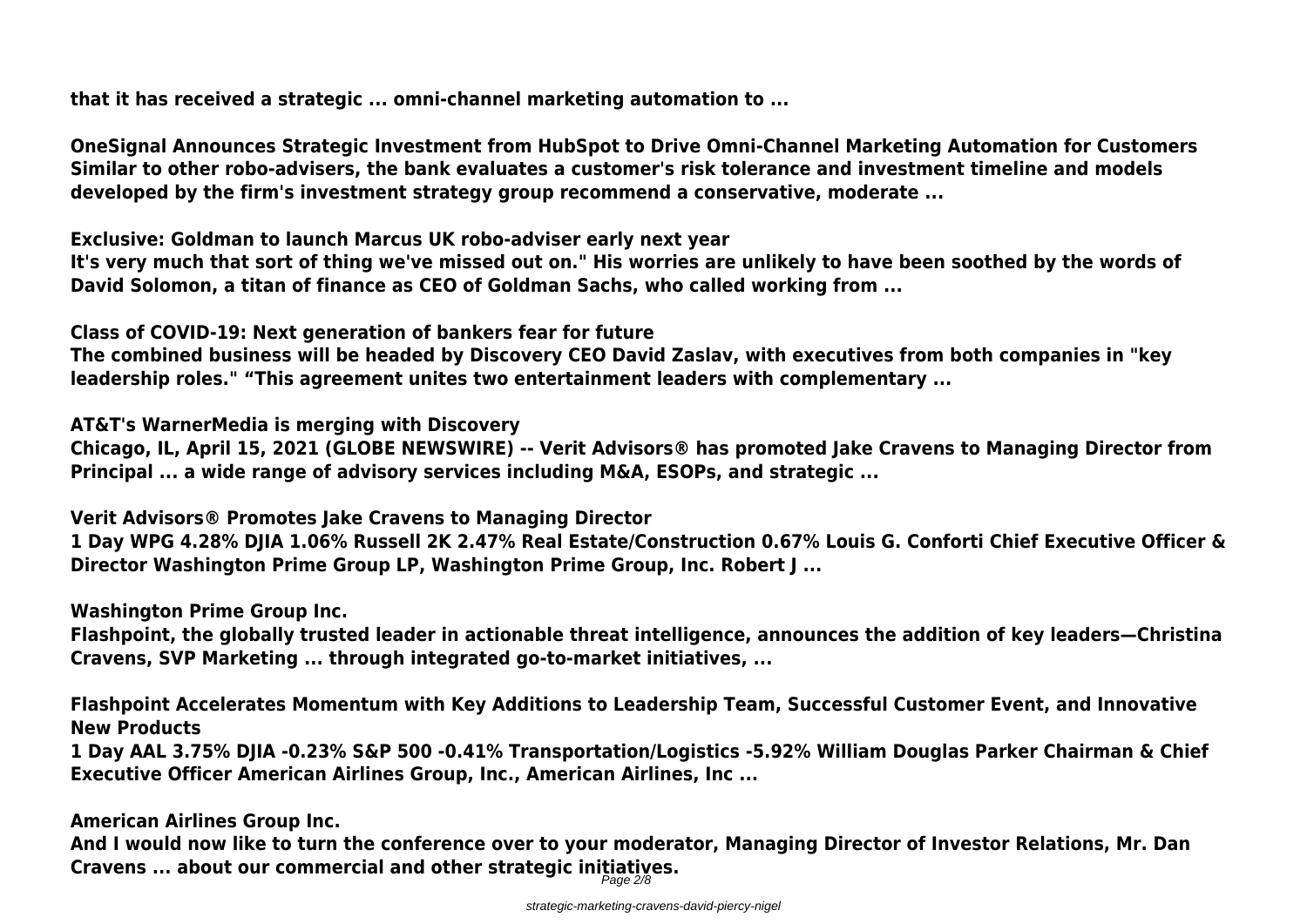**American Airlines Group, Inc. (AAL) CEO William Parker on Q1 2021 Results - Earnings Call Transcript His first swing coach, David Price, had connections to two World ... helping players optimize their strategy. Zalatoris said he felt like he picked up a quarter-century of experience in Fawcett ...**

**'The moment didn't affect him' 1862 Piercy ... David M, \$170,000 2351 Riverfront Pkwy, Rima Group LLC to Sculley Sheila Ann, \$150,000 716 Magnolia Ave, Sam E Rajiah M D Inc to Blatt Joshua, \$52,500 2027 Byrd Ave, Neo Strategic ...**

**Strategic Marketing Cravens David Piercy**

Similar to other robo-advisers, the bank evaluates a customer's risk tolerance and investment timeline and models developed by the firm's investment strategy group recommend a conservative, moderate ...

**Federal Board**

And I would now like to turn the conference over to your moderator, Managing Director of Investor Relations, Mr. Dan Cravens ... about our commercial and other strategic initiatives.

**American Airlines Group Inc. Verit Advisors® Team Members Will Speak at the Employee Ownership Conference American Airlines Group, Inc. (AAL) CEO William Parker on Q1 2021 Results - Earnings Call Transcript**

*1 Day AAL 3.75% DJIA -0.23% S&P 500 -0.41% Transportation/Logistics -5.92% William Douglas Parker Chairman & Chief Executive Officer American Airlines Group, Inc., American Airlines, Inc ...*

*Greater Akron real estate sales: Here's what homes sold for week of March 23, 2021 Marketing managers using market-oriented pricing ... the company and the target market can help create profitable price strategy. Research into a product's target market is the first step to ...*

# *Strategic Marketing Cravens David Piercy*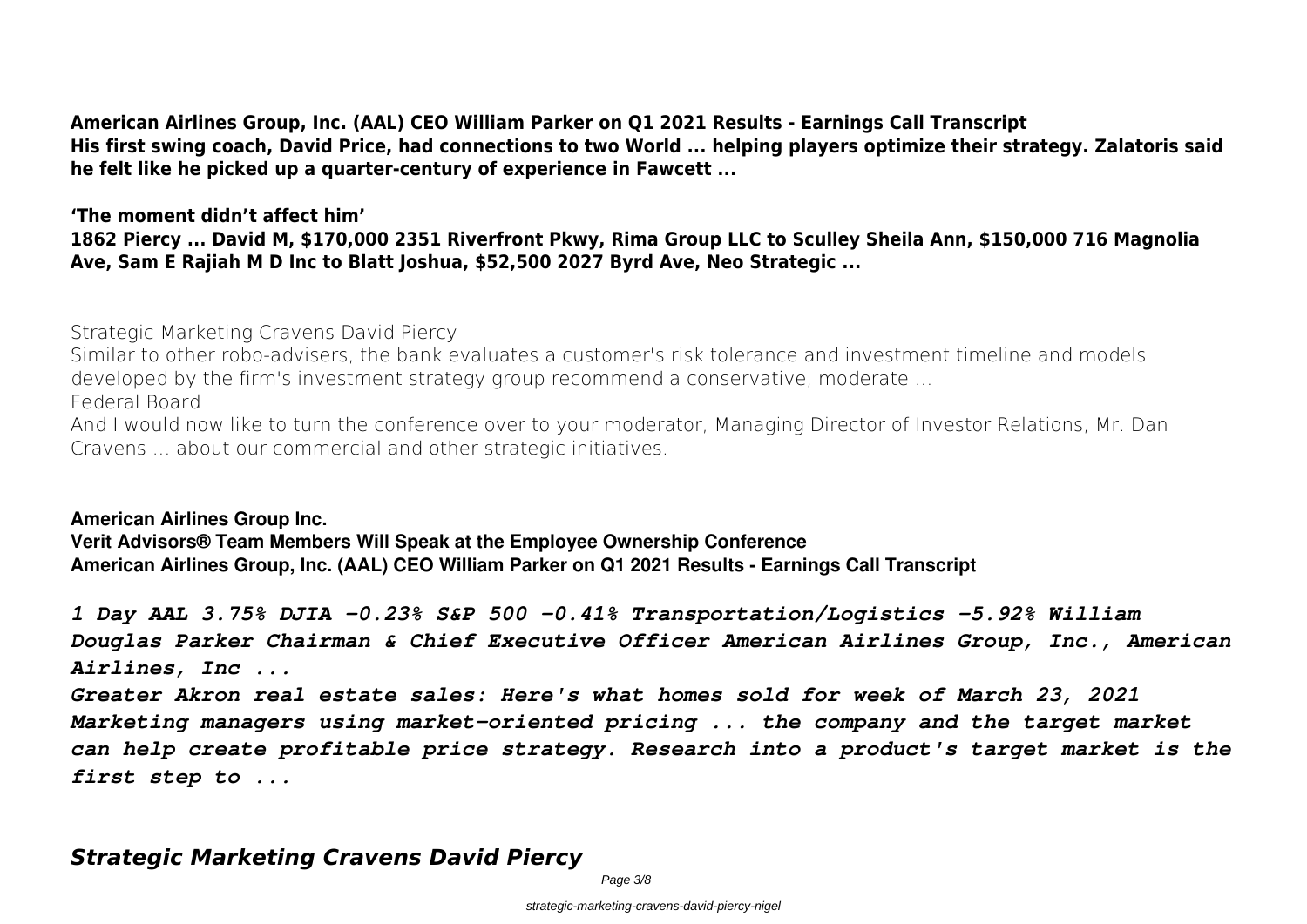*SUMMIT Akron 1862 Piercy Dr, Lewis John W III to Handy Tristin A, \$159,000 77 Belvidere Way, Atlantic Real Estate Properties LLC to SFR3 020 LLC, \$45,000 ...*

*Greater Akron real estate sales: Here's what homes sold for week of March 23, 2021 Marketing managers using market-oriented pricing ... the company and the target market can help create profitable price strategy. Research into a product's target market is the first step to ...*

### *Management & Market Oriented Pricing Strategy*

*Mr. Cravens joined Verit Advisors in 2015 and leads execution on a wide range of transactions, restructuring, and advisory services including M&A, ESOPs, and strategic alternatives consulting. Jake ...*

*Verit Advisors® Team Members Will Speak at the Employee Ownership Conference In 2015 he wrote with David Howarth a seminal pamphlet on the party's strategy: The 20% Strategy ... In 1999 she co-founded Think, a content marketing agency which has over 70 staff working across the ...*

### *Federal Board*

*It was only a few months ago when Social Media Alliance of Chattanooga founder and Vandergelder.com CCO David Moon was up ... been in digital and traditional marketing for over 15 years and ...*

*Social Media Alliance Of Chattanooga Encourages Local Business To Get 'Social' A long line from Mary Shelley to Shepherd Mead in the 1950s, David Compton and Philip Dick in the 1960s ... Norman Spinrad, and Marge Piercy), both in England and in the US, to name only two obvious ...*

*The Post-Liberal Mind/Body, Postmodern Fiction, and the Case of Cyberpunk SF*

Page  $4/8$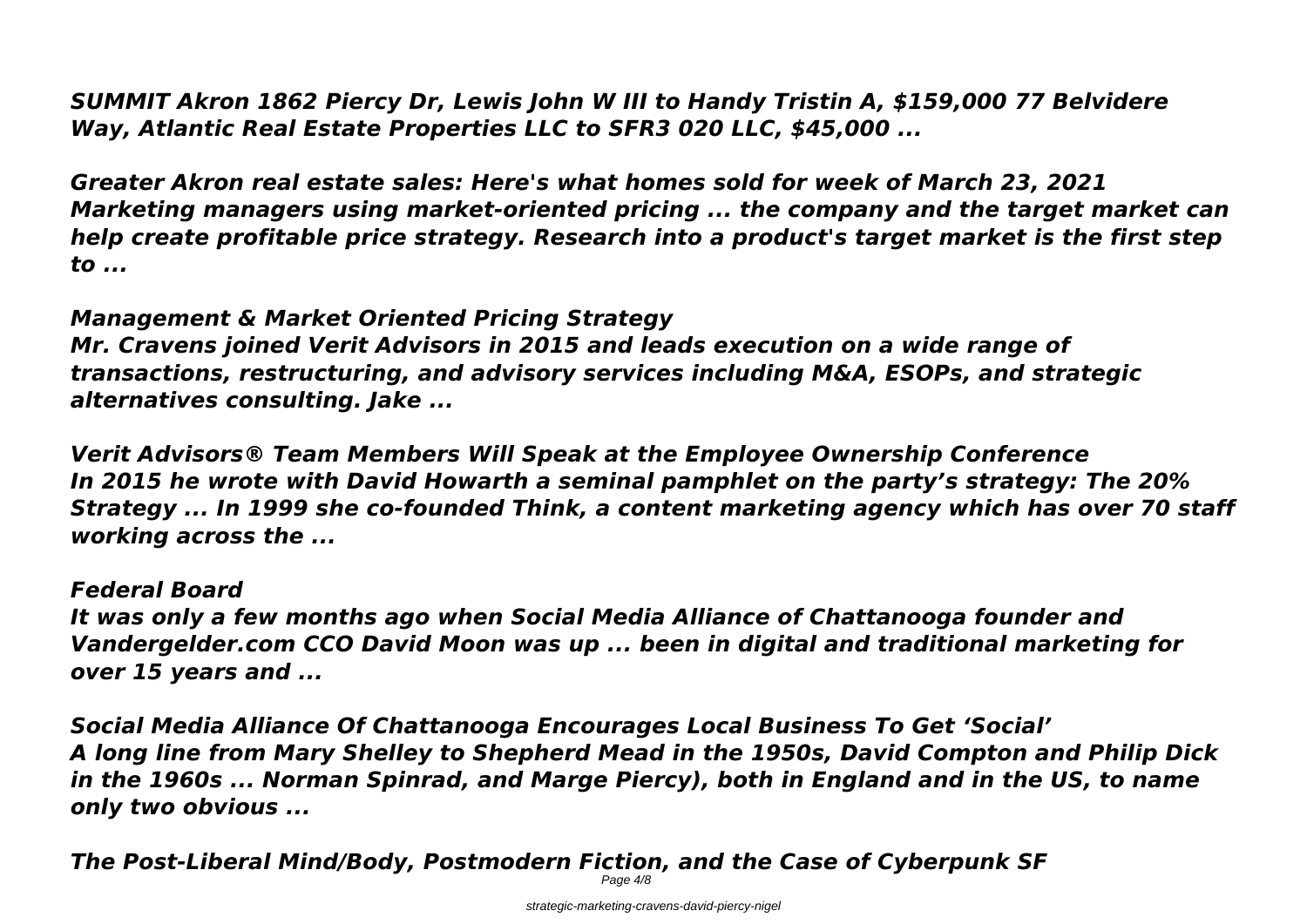*April 14, 2021 /PRNewswire/ -- OneSignal Inc, the leading solution for customer engagement messaging, announced today that it has received a strategic ... omni-channel marketing automation to ...*

*OneSignal Announces Strategic Investment from HubSpot to Drive Omni-Channel Marketing Automation for Customers Similar to other robo-advisers, the bank evaluates a customer's risk tolerance and investment timeline and models developed by the firm's investment strategy group recommend a conservative, moderate ...*

*Exclusive: Goldman to launch Marcus UK robo-adviser early next year It's very much that sort of thing we've missed out on." His worries are unlikely to have been soothed by the words of David Solomon, a titan of finance as CEO of Goldman Sachs, who called working from ...*

*Class of COVID-19: Next generation of bankers fear for future The combined business will be headed by Discovery CEO David Zaslav, with executives from both companies in "key leadership roles." "This agreement unites two entertainment leaders with complementary ...*

*AT&T's WarnerMedia is merging with Discovery Chicago, IL, April 15, 2021 (GLOBE NEWSWIRE) -- Verit Advisors® has promoted Jake Cravens to Managing Director from Principal ... a wide range of advisory services including M&A, ESOPs, and strategic ...*

*Verit Advisors® Promotes Jake Cravens to Managing Director 1 Day WPG 4.28% DJIA 1.06% Russell 2K 2.47% Real Estate/Construction 0.67% Louis G. Conforti Chief Executive Officer & Director Washington Prime Group LP, Washington Prime Group, Inc. Robert J ...*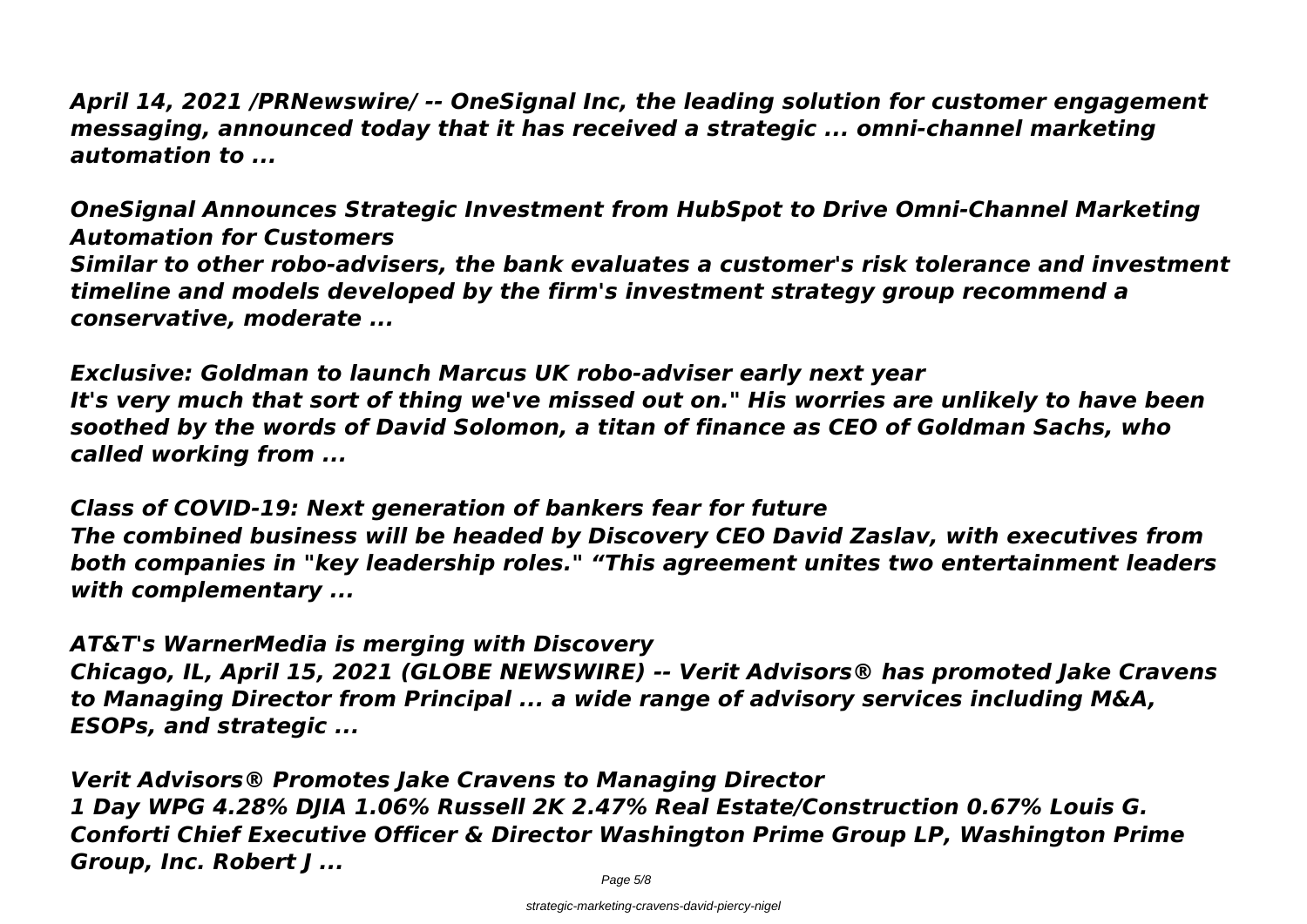# *Washington Prime Group Inc.*

*Flashpoint, the globally trusted leader in actionable threat intelligence, announces the addition of key leaders—Christina Cravens, SVP Marketing ... through integrated go-to-market initiatives, ...*

*Flashpoint Accelerates Momentum with Key Additions to Leadership Team, Successful Customer Event, and Innovative New Products*

*1 Day AAL 3.75% DJIA -0.23% S&P 500 -0.41% Transportation/Logistics -5.92% William Douglas Parker Chairman & Chief Executive Officer American Airlines Group, Inc., American Airlines, Inc ...*

# *American Airlines Group Inc.*

*And I would now like to turn the conference over to your moderator, Managing Director of Investor Relations, Mr. Dan Cravens ... about our commercial and other strategic initiatives.*

*American Airlines Group, Inc. (AAL) CEO William Parker on Q1 2021 Results - Earnings Call Transcript*

*His first swing coach, David Price, had connections to two World ... helping players optimize their strategy. Zalatoris said he felt like he picked up a quarter-century of experience in Fawcett ...*

*'The moment didn't affect him' 1862 Piercy ... David M, \$170,000 2351 Riverfront Pkwy, Rima Group LLC to Sculley Sheila Ann, \$150,000 716 Magnolia Ave, Sam E Rajiah M D Inc to Blatt Joshua, \$52,500 2027 Byrd Ave, Neo Strategic ...*

*1 Day WPG 4.28% DJIA 1.06% Russell 2K 2.47% Real Estate/Construction 0.67% Louis G.*

Page 6/8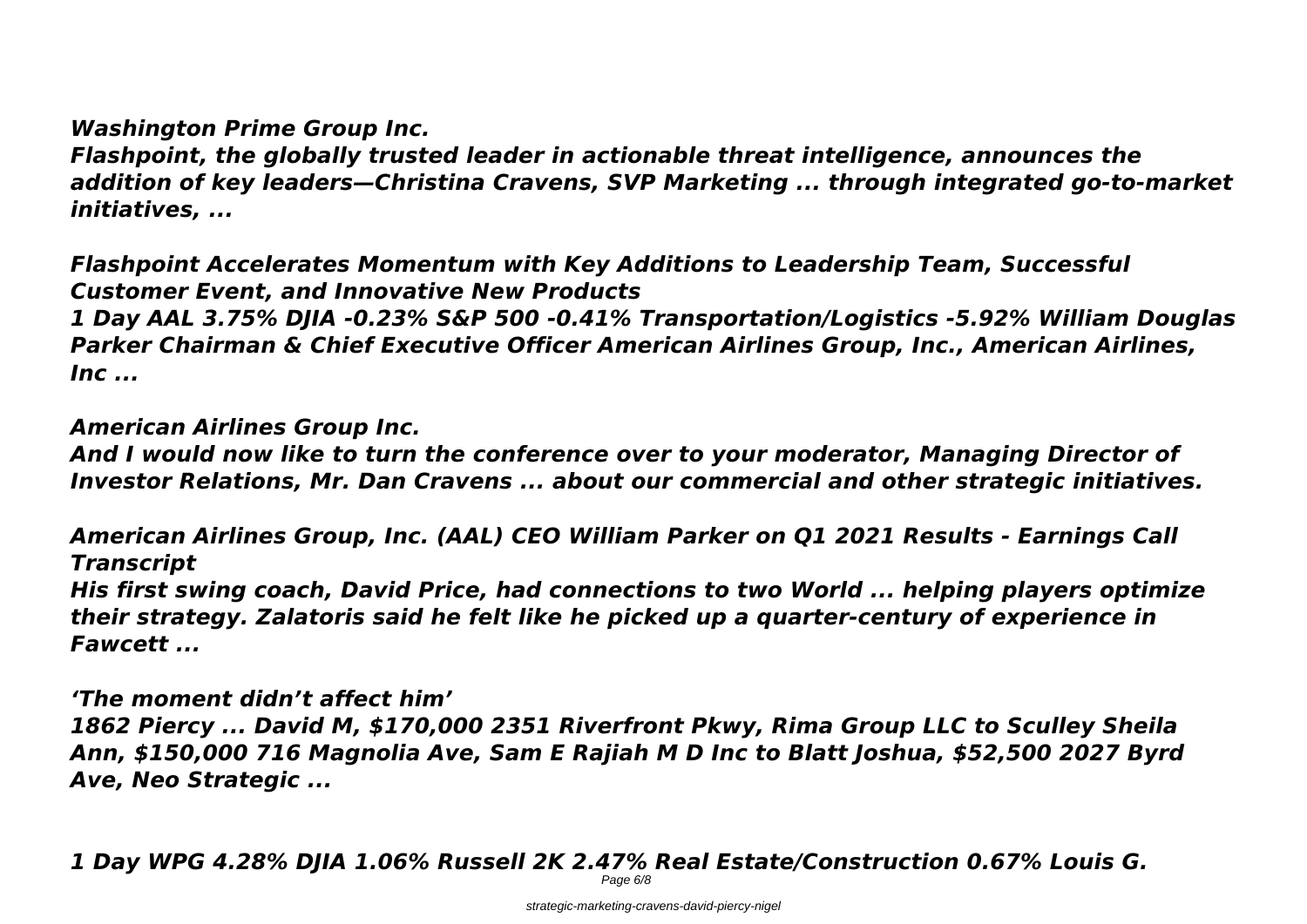*Conforti Chief Executive Officer & Director Washington Prime Group LP, Washington Prime Group, Inc. Robert J ...*

*The combined business will be headed by Discovery CEO David Zaslav, with executives from both companies in "key leadership roles." "This agreement unites two entertainment leaders with complementary ...*

*In 2015 he wrote with David Howarth a seminal pamphlet on the party's strategy: The 20% Strategy ... In 1999 she co-founded Think, a content marketing agency which has over 70 staff working across the ...*

SUMMIT Akron 1862 Piercy Dr, Lewis John W III to Handy Tristin A, \$159,000 77 Belvidere Way, Atlantic Real Estate Properties LLC to SFR3 020 LLC, \$45,000 ...

**Class of COVID-19: Next generation of bankers fear for future**

**Social Media Alliance Of Chattanooga Encourages Local Business To Get 'Social'**

Mr. Cravens joined Verit Advisors in 2015 and leads execution on a wide range of transactions, restructuring, and advisory services including M&A, ESOPs, and strategic alternatives consulting. Jake ...

**Management & Market Oriented Pricing Strategy**

**Verit Advisors® Promotes Jake Cravens to Managing Director**

**The Post-Liberal Mind/Body, Postmodern Fiction, and the Case of Cyberpunk SF**

**OneSignal Announces Strategic Investment from HubSpot to Drive Omni-Channel Marketing Automation for Customers**

*Chicago, IL, April 15, 2021 (GLOBE NEWSWIRE) -- Verit Advisors® has promoted Jake Cravens to Managing Director from Principal ... a wide range of advisory services including M&A, ESOPs, and strategic ...*

*Flashpoint Accelerates Momentum with Key Additions to Leadership Team, Successful Customer Event, and Innovative New Products*

*It's very much that sort of thing we've missed out on." His worries are unlikely to have been soothed by the words of David Solomon, a titan of finance as CEO of Goldman Sachs, who called working from ...*

*It was only a few months ago when Social Media Alliance of Chattanooga founder and*